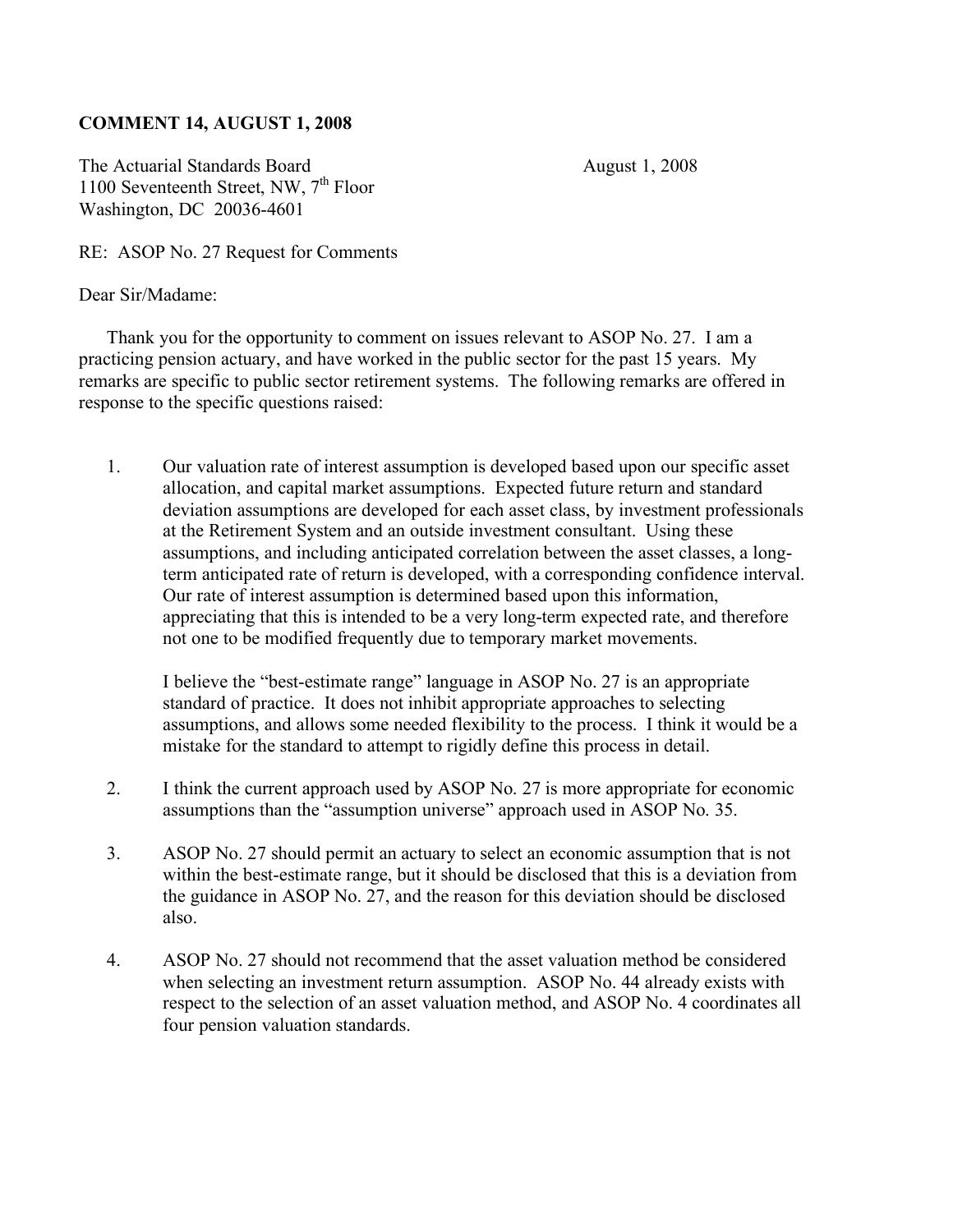5. There have been no changes in pension actuarial practice, that I have seen, that conflict with the guidance in ASOP No. 27.

ASOP No. 27 Request for Comments Page Two

6. Financial economics would conflict with ASOP No. 27 with respect to the definition of the investment return assumption. In ASOP No. 27 the investment return assumption is defined as the anticipated future rate of return on plan assets. Financial economics would prefer that this interest rate assumption be equal to a "risk-free rate", typically something like a U.S. Treasury Bill rate, regardless of how the plan assets are actually invested.

I believe the current definition of the interest rate assumption in ASOP No. 27 continues to be appropriate. I would recommend strongly that the ASB not change the definition of this assumption to be a "risk-free rate". If a retirement system has a significant portion of its assets in equities, and valuations are done (and required contributions determined) in accordance with a "risk-free rate", it is likely that significant actuarial gains on assets will accrue over time, and the current generation of taxpayers will be overcharged for the benefit accruals of their service providers. Required contribution rates would significantly increase, even if returns in the capital markets, and on plan assets, were extremely favorable. Even though it is impossible to know what future capital market returns will be, it makes no sense to ignore 80+ years of historical return data and assume that in the future, over the long-term, equities will not return more than a "risk-free rate".

I don't think ASOP No. 27 should provide specific guidance with respect to financial economics. I believe that disclosures in accordance with the principles of financial economics should be permitted if the practicing actuary believes them to be appropriate, and includes an explanation of why they are appropriate. But I certainly don't believe they should be mandated, or even encouraged.

- 7. The ASB may consider adding language to ASOP No. 27 to allow actuaries, for disclosure purposes only, to use interest rate assumptions at the low and high end of the best-estimate range, or even outside the range, in order to gauge the sensitivity of the valuation results to this assumption. This type of analysis could provide useful data to answer the question of what the impact could be if this assumption were changed. This should not be mandated, but optional, as the practicing actuary deems appropriate.
- 8. The current disclosure requirements of ASOP No. 27 are appropriate.
- 9. I believe ASOP No. 27 has worked very well to this point. I hope that it will not be revised to add more mandates, and be more rigid, and then likely work less well in the